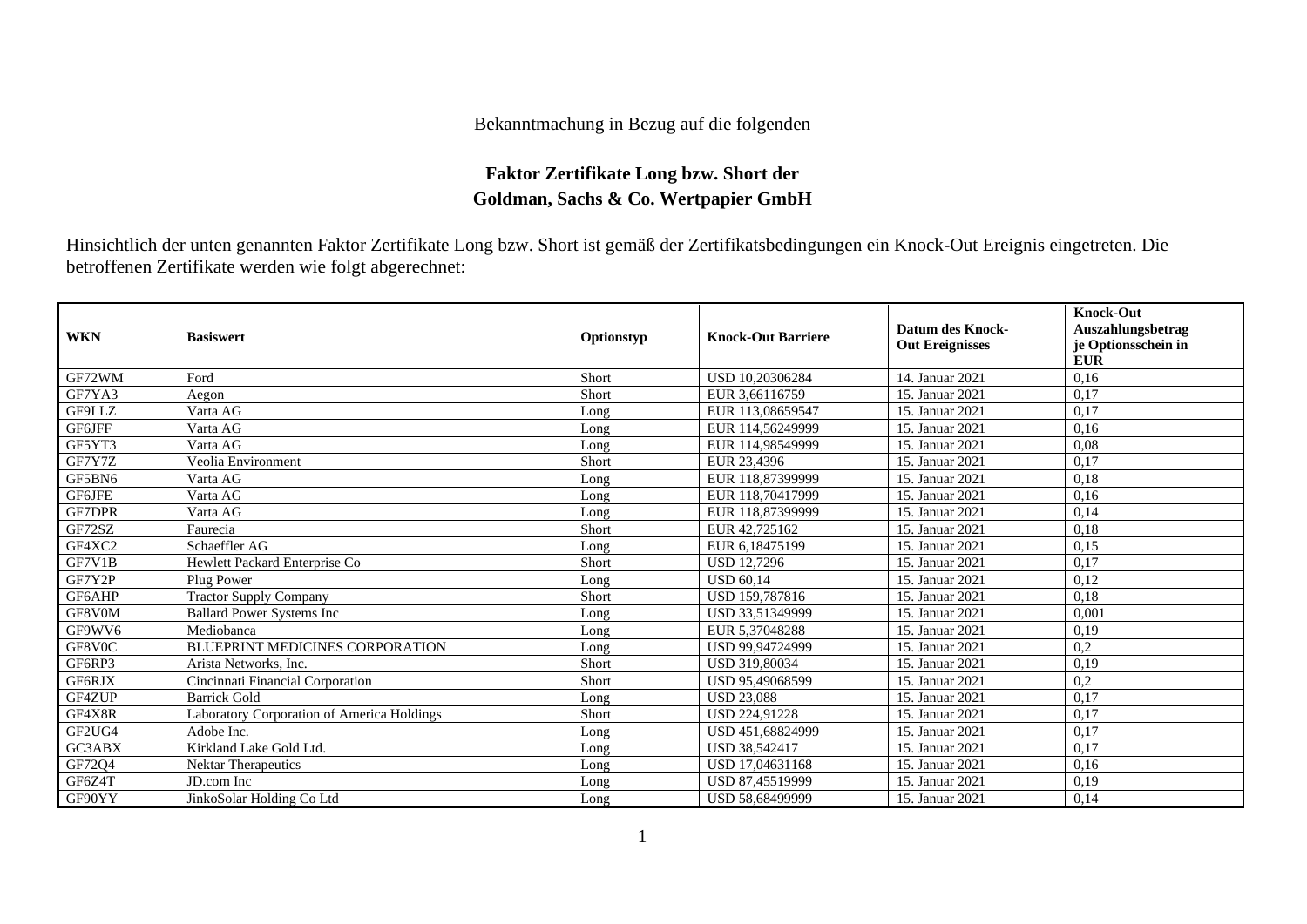| <b>WKN</b>    | <b>Basiswert</b>                                 | Optionstyp | <b>Knock-Out Barriere</b> | <b>Datum des Knock-</b><br><b>Out Ereignisses</b> | <b>Knock-Out</b><br>Auszahlungsbetrag |
|---------------|--------------------------------------------------|------------|---------------------------|---------------------------------------------------|---------------------------------------|
|               |                                                  |            |                           |                                                   | je Optionsschein in<br><b>EUR</b>     |
| GF6RXH        | Kirkland Lake Gold Ltd.                          | Long       | USD 39,408222             | 15. Januar 2021                                   | 0,15                                  |
| GF6Z69        | Alliance Data Systems Corporation                | Long       | USD 70,08112986           | 15. Januar 2021                                   | 0,17                                  |
| GF3CJW        | E.ON                                             | Long       | EUR 8,71611999            | 15. Januar 2021                                   | 0,19                                  |
| GF13D1        | Schaeffler AG                                    | Long       | EUR 6,13039999            | 15. Januar 2021                                   | 0,16                                  |
| GF93CG        | Dialog Semiconductor PLC                         | Short      | EUR 51,364548             | 15. Januar 2021                                   | 0,17                                  |
| GF6P72        | Continental                                      | Short      | EUR 122,26044999          | 14. Januar 2021                                   | 0,18                                  |
| GF5YWY        | Deutsche Bank                                    | Short      | EUR 9,82974999            | 14. Januar 2021                                   | 0.19                                  |
| GF6EW4        | Deutsche Bank                                    | Short      | EUR 9,82974999            | 14. Januar 2021                                   | 0,19                                  |
| GF6Z7C        | Wartsila                                         | Short      | EUR 8,927036              | 14. Januar 2021                                   | 0,17                                  |
| GF99WJ        | Freeport-McMoRan                                 | Short      | USD 31,17119999           | 14. Januar 2021                                   | 0,19                                  |
| GF8LWB        | International Consolidated Airlines Group SA     | Short      | GBP 1,58660998            | 14. Januar 2021                                   | 0,19                                  |
| GF7V3Z        | Vinci                                            | Short      | EUR 85,70039999           | 14. Januar 2021                                   | 0,19                                  |
| GF4NZ5        | Ubisoft Entertainment S.A.                       | Short      | EUR 85,2869               | 14. Januar 2021                                   | 0,18                                  |
| GC8LKN        | <b>SEB SA</b>                                    | Short      | EUR 155,20426999          | 14. Januar 2021                                   | 0,14                                  |
| GF72W5        | Lanxess AG                                       | Short      | EUR 64,55248              | 14. Januar 2021                                   | 0,18                                  |
| GF5K7Q        | Bolloré                                          | Short      | EUR 3,5749                | 14. Januar 2021                                   | 0,2                                   |
| <b>GF7DNT</b> | Wartsila                                         | Short      | EUR 9.09309598            | 14. Januar 2021                                   | 0,19                                  |
| GF77EL        | PEUGEOT                                          | Short      | EUR 23,23335476           | 14. Januar 2021                                   | 0,2                                   |
| GF7A4B        | Eckert & Ziegler Strahlen- und Medizintechnik AG | Short      | EUR 49,20004539           | 14. Januar 2021                                   | 0,15                                  |
| GF7YDB        | <b>KLA</b> Corporation                           | Short      | USD 301,82004             | 14. Januar 2021                                   | 0,16                                  |
| GC9TN2        | McCormick & Company, Incorporated                | Long       | USD 91,3948               | 14. Januar 2021                                   | 0,17                                  |
| GF7A3D        | General Motors Co                                | Short      | USD 49.94824999           | 14. Januar 2021                                   | 0,2                                   |
| GF96LL        | Apache Corp                                      | Short      | <b>USD 18,88402</b>       | 14. Januar 2021                                   | 0,19                                  |
| GF8YVW        | Occidental Petroleum                             | Short      | USD 23,689897             | 14. Januar 2021                                   | 0,19                                  |
| GF77SB        | <b>ASML</b>                                      | Short      | EUR 440,7243252           | 14. Januar 2021                                   | 0,16                                  |
| GF6Z3G        | ams AG                                           | Short      | CHF 22,052026             | 14. Januar 2021                                   | 0,17                                  |
| GF72TC        | <b>Baker Hughes Company</b>                      | Short      | <b>USD 24,4007</b>        | 14. Januar 2021                                   | 0,2                                   |
| GF6EC1        | The Hartford Financial Services Group, Inc.      | Short      | USD 53,01066              | 14. Januar 2021                                   | 0,19                                  |
| GF1AJW        | Juniper Networks, Inc.                           | Short      | USD 24,51656206           | 14. Januar 2021                                   | 0,19                                  |
| GF7QLS        | <b>EOG</b> Resources                             | Short      | USD 63,75478548           | 14. Januar 2021                                   | 0,19                                  |
| GF7DH6        | ViacomCBS Inc.                                   | Short      | USD 47,11838821           | 14. Januar 2021                                   | 0,19                                  |
| GF77JK        | Chevron                                          | Short      | USD 97,28380477           | 14. Januar 2021                                   | 0,19                                  |
| GF5C4X        | Adobe Inc.                                       | Long       | USD 461,145645            | 14. Januar 2021                                   | $\overline{0,2}$                      |
| GF2UG0        | Adobe Inc.                                       | Long       | USD 461,94813             | 14. Januar 2021                                   | 0,2                                   |
| GC9FWY        | Chevron                                          | Short      | USD 97,25042499           | 14. Januar 2021                                   | 0,18                                  |
| <b>GC757U</b> | Coca Cola                                        | Long       | USD 49,00130399           | 14. Januar 2021                                   | 0,17                                  |
| GC74AK        | Johnson &Johnson                                 | Short      | USD 164,66348099          | 14. Januar 2021                                   | 0,2                                   |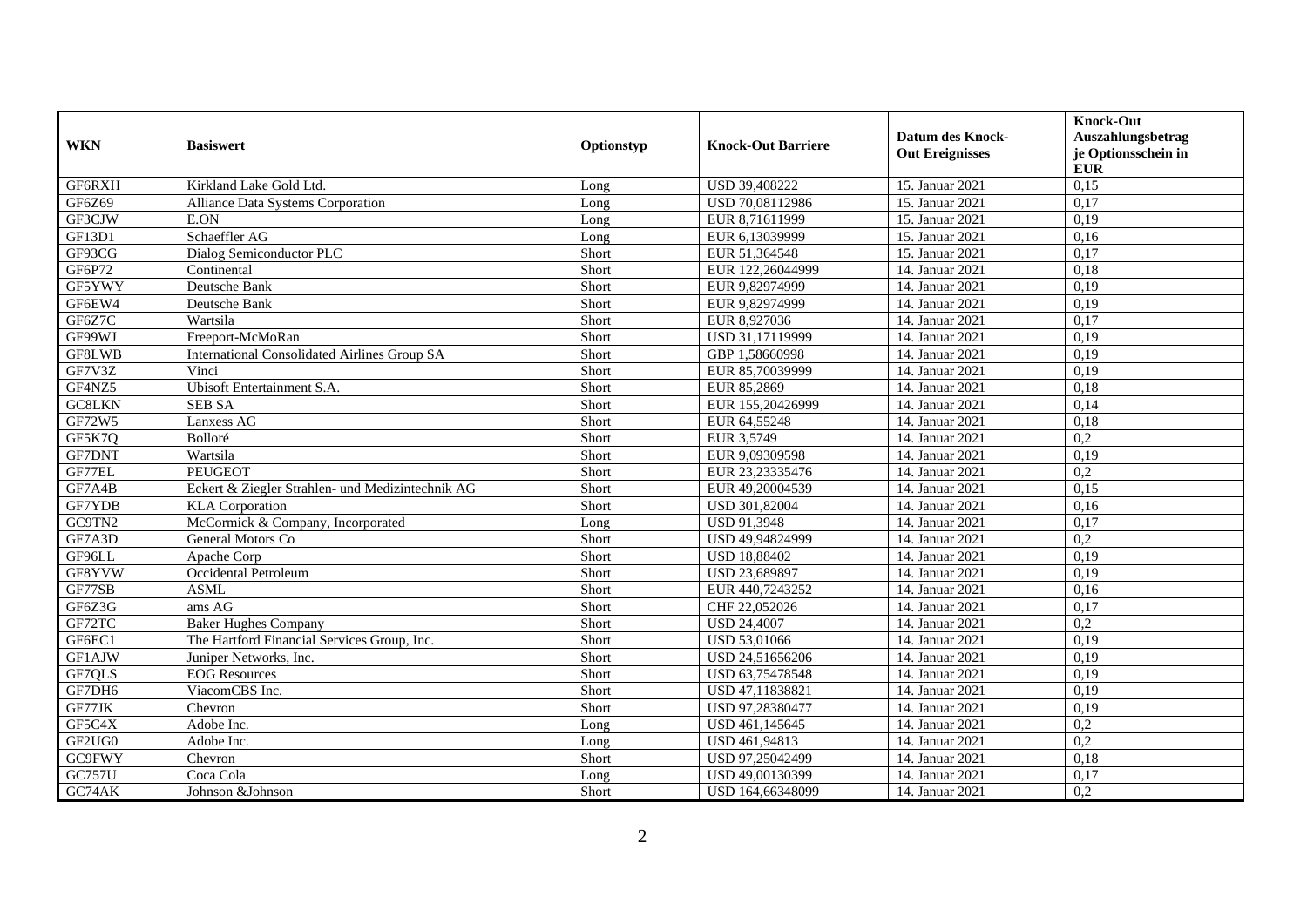| <b>WKN</b>    | <b>Basiswert</b>             | Optionstyp | <b>Knock-Out Barriere</b> | <b>Datum des Knock-</b><br><b>Out Ereignisses</b> | <b>Knock-Out</b><br>Auszahlungsbetrag<br>je Optionsschein in<br><b>EUR</b> |
|---------------|------------------------------|------------|---------------------------|---------------------------------------------------|----------------------------------------------------------------------------|
| GF750U        | <b>Flowserve Corporation</b> | Short      | USD 38,567628             | 14. Januar 2021                                   | 0,14                                                                       |
| GF6EDU        | <b>Baker Hughes Company</b>  | Short      | <b>USD 23,8625</b>        | 14. Januar 2021                                   | 0,2                                                                        |
| GF1JV7        | General Dynamics             | Short      | USD 154,772742            | 14. Januar 2021                                   | 0,19                                                                       |
| GF72HQ        | Molson Coors Brewing Company | Short      | <b>USD 53,409006</b>      | 14. Januar 2021                                   | 0,19                                                                       |
| GF98KW        | ViacomCBS Inc.               | Short      | USD 45,75928896           | 14. Januar 2021                                   | 0,16                                                                       |
| GF7QS2        | Unum Group                   | Short      | USD 25,45858798           | 14. Januar 2021                                   | 0,15                                                                       |
| GF96RN        | KeyCorp                      | Short      | <b>USD 19,1658</b>        | 14. Januar 2021                                   | 0,15                                                                       |
| GF6ZDN        | Harley-Davidson              | Short      | USD 41,39647585           | 14. Januar 2021                                   | 0,15                                                                       |
| <b>GF98E9</b> | Discovery                    | Short      | <b>USD 32,385</b>         | 14. Januar 2021                                   | 0,15                                                                       |
| GC9W7Q        | Amgen                        | Short      | USD 243,23179399          | 14. Januar 2021                                   | 0,16                                                                       |
| GF8DLG        | Exxon Mobil                  | Short      | USD 50,376168             | 14. Januar 2021                                   | 0,14                                                                       |
| GF5T1B        | <b>BIOGEN INC.</b>           | Short      | USD 276,670125            | 14. Januar 2021                                   | 0,17                                                                       |
| GF9J8H        | <b>VERBUND AG</b>            | Short      | EUR 78,2285               | 14. Januar 2021                                   | 0,19                                                                       |
| GF89VM        | Deutsche Bank                | Short      | EUR 10,0381753            | 14. Januar 2021                                   | 0,17                                                                       |
| GF6PCX        | Aroundtown                   | Short      | EUR 6,29114248            | 14. Januar 2021                                   | 0,19                                                                       |
| GF62M1        | Eurofins                     | Short      | EUR 76,14724999           | 14. Januar 2021                                   | 0,2                                                                        |
| GF6866        | Airbus                       | Short      | EUR 95,91856093           | 14. Januar 2021                                   | 0,19                                                                       |
| GC8TZB        | Merck                        | Short      | EUR 152,564375            | 14. Januar 2021                                   | 0,19                                                                       |
| GF7K6B        | Eurofins                     | Short      | EUR 75,7758               | 14. Januar 2021                                   | 0,15                                                                       |
| GF7A4V        | Aroundtown                   | Short      | EUR 6,24702866            | 14. Januar 2021                                   | 0,19                                                                       |
| <b>GF6JKT</b> | Total                        | Short      | EUR 38,55805              | 14. Januar 2021                                   | 0,18                                                                       |
| GF6J7H        | Hochtief                     | Short      | EUR 88,05097182           | 14. Januar 2021                                   | 0,17                                                                       |
| GF5ZCX        | Total                        | Short      | EUR 38,8388125            | 14. Januar 2021                                   | 0,19                                                                       |
| GF5ZET        | MDAX (Performance Index)     | Short      | EUR 32091,007499989999    | 14. Januar 2021                                   | 0,19                                                                       |
| GF5M2X        | Nemetschek                   | Long       | EUR 56,56308              | 14. Januar 2021                                   | 0,18                                                                       |
| GF5C7V        | Merck                        | Short      | EUR 149,991               | 14. Januar 2021                                   | 0,17                                                                       |
| GF53YP        | <b>AEX</b> Index             | Short      | EUR 671,250646            | 14. Januar 2021                                   | 0,16                                                                       |
| GF53YL        | <b>AEX</b> Index             | Short      | EUR 660,48949999          | 14. Januar 2021                                   | 0,15                                                                       |
| GF53G4        | Deutsche Bank                | Short      | EUR 10,174031             | 14. Januar 2021                                   | 0,19                                                                       |
| GF4ULJ        | MDAX (Performance Index)     | Short      | EUR 32178,670740000001    | 14. Januar 2021                                   | 0,19                                                                       |
| GF43PN        | <b>RATIONAL AG</b>           | Short      | EUR 770,79999999          | 14. Januar 2021                                   | 0,18                                                                       |
| GF3TQK        | MDAX (Performance Index)     | Short      | EUR 31859,326079999999    | 14. Januar 2021                                   | 0,18                                                                       |
| GF8XZC        | Lam Research Corporation     | Short      | USD 569,90053221          | 14. Januar 2021                                   | 0,18                                                                       |
| GF9JC9        | Baidu, Inc.                  | Short      | USD 253,74216326          | 14. Januar 2021                                   | 0,17                                                                       |
| GF8DVU        | <b>Applied Materials</b>     | Short      | USD 106,13247325          | 14. Januar 2021                                   | 0,17                                                                       |
| GF7DH5        | ViacomCBS Inc.               | Short      | USD 44,19799999           | 14. Januar 2021                                   | 0,15                                                                       |
| GF9JA2        | Baidu, Inc.                  | Short      | USD 251,369646            | 14. Januar 2021                                   | 0,15                                                                       |